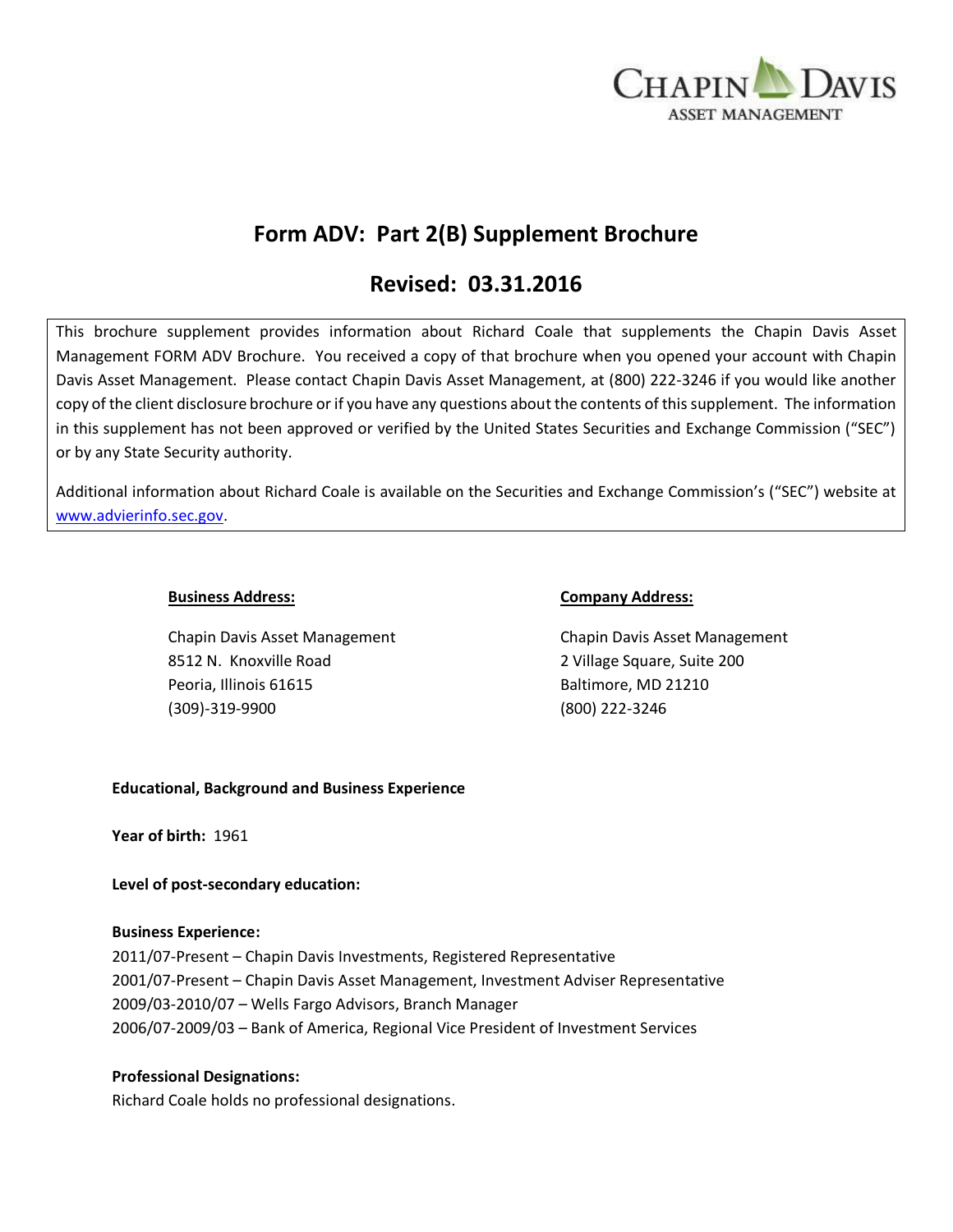### **Disciplinary Action**

Chapin Davis Asset Management discloses facts regarding any legal or disciplinary events that it deems to be material to a client considering Richard Coale to act as their Investment Advisor Representative. Chapin Davis Asset Management is not aware of any events applicable to this item. FINRA's Brokercheck® [http://www.brokercheck.finra.org](http://www.brokercheck.finra.org/) may have additional information regarding the disciplinary history of Richard Coale that is not included in this brochure supplement.

### **Other Business Activities**

In addition to being an Investment Advisor Representative with Chapin Davis Asset Management, Richard Coale is also a Registered Representative at Chapin Davis Investments, a Broker/Dealer. Richard Coale spends more than 10% of his time acting in both capacity. As an Investment Advisor Representative and Registered Representative, Richard Coale can offer clients both advisory programs and services and non-advisory programs. This may present a conflict of interest. However, as an Investment Advisor Representative of Chapin Davis Asset Management, Richard Coale has a responsibility to make recommendations that are in the best interest of each customer.

### **Additional Compensation**

Product companies (including our affiliates) with which we have agreements work with Chapin Davis Asset Management and our financial advisors to provide education and other support to help distribute their products. These companies may pay for training and education events, seminars or other similar events for employees, financial advisors, clients and prospective clients. They may also reimburse entertainment. A financial advisor may also receive a service fee, expense reimbursement, or other payments from other companies. These service fees, as well as incentive programs and cash and/or noncash compensation, all are strictly regulated by the SEC and Financial Industry Regulatory Authority, as well as Chapin Davis Asset Management internal compliance policies.

Your Financial Advisor may also engage in the sale of insurance products as a licensed agent or broker of Chapin Davis Insurance. In your Financial Advisors' capacity as a registered representative of a broker dealer, or as a licensed insurance agent or broker, your financial advisor will receive brokerage and insurance commissions for these services.

#### **Supervision**

Investment Advisor Representatives' activities are supervised by registered principals in their office of supervisory jurisdiction and individuals therein, including any or all of the following Investment Advisor Representatives' direct registered principals, central supervision personnel who report to the Chief Compliance Officer of Chapin Davis Asset Management.

| Supervisor: | <b>Stephanie N. Elliott</b> |
|-------------|-----------------------------|
| Title:      | COO & CCO                   |